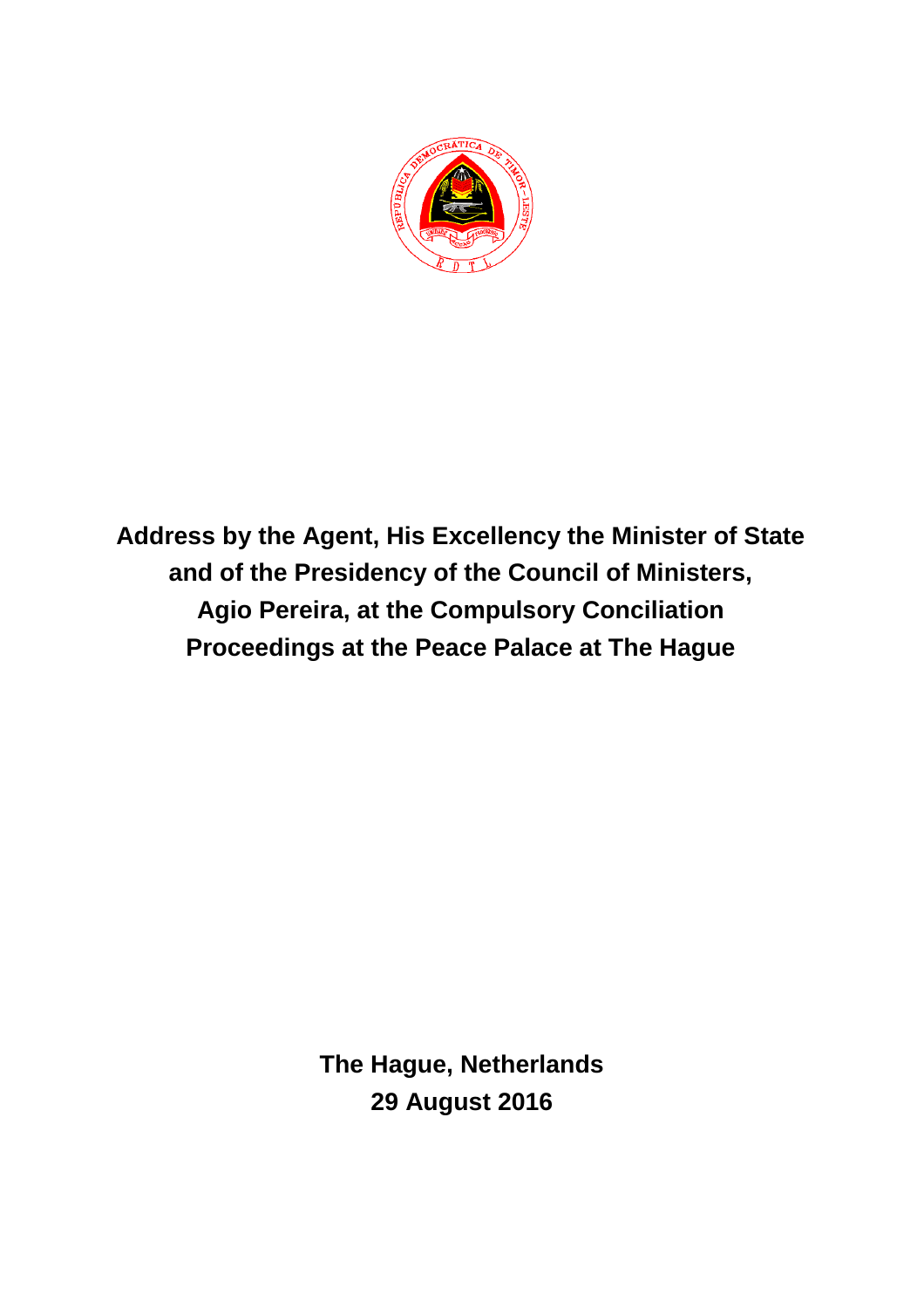Mr. Chairman,

Members of the Commission.

I am honoured to stand here before you and humbled to bring the presentation of Timor-Leste to a close today.

May I begin by saying that initiating this conciliation process is a testimony to Timor-Leste's faith in an international legal order based on the rule of law. We ratified the United Nations Convention on the Law of the Sea in belief that our maritime affairs – including the determination of our maritime boundaries – shall be governed by the rules of such a widely accepted multilateral treaty.

The international legal order was established on the principle of the equality of nations. All nations, big or small, developed or developing, old or new, are equal before the law.

The preamble of the Law of the Sea Convention, notes that it is "to contribute to the realization of a just and equitable international economic order which takes into account the interests and needs of mankind as a whole and, in particular, the special interests and needs of developing countries."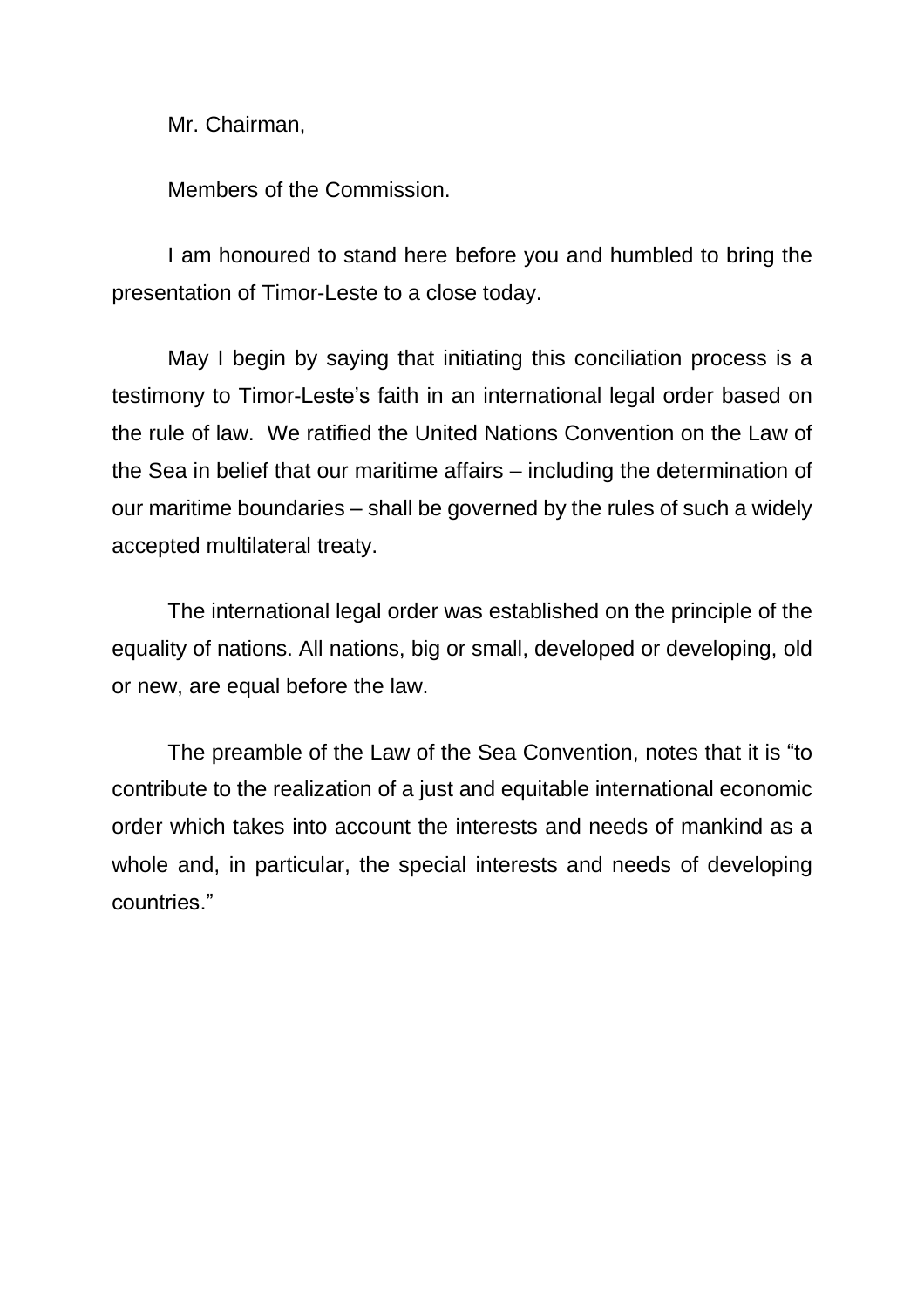As the 191<sup>st</sup> Member State of the United Nations, a nation modest in population and size, surrounded by two powerful neighbours, Timor-Leste takes great comfort in this basic principle of equality of States and the fairness of the international system.

Becoming a nation among nations is not an achievement taken for granted in Timor-Leste. As you have heard from our Chief Negotiator and Counsel, it came after a period of Portuguese colonisation, followed by 24 years of brutal occupation. We owe our independence to the resilience and determination of our people, and the support of the international community, particularly the United Nations and its Security Council.

At the time of our independence in 2002, the United Nations Secretary-General Kofi Annan said, "Never before has the world united with such firm resolve to help one small nation establish itself." And he also wisely observed that independence is just the very beginning of the long process of nation building.

Today we face an enormous challenge to provide our young people with the education, health care and jobs they deserve. Our desire to bring stability and certainty to our maritime areas is very much a matter of practical necessity for the sustainable development of our young nation. Securing permanent maritime boundaries will bring certainty to Timor-Leste's immigration, security, tourism, fisheries and resources sectors, while encouraging business investment and fostering economic development.

At the same time, as our Chief Negotiator explained, settling our permanent maritime boundaries in accordance with international law is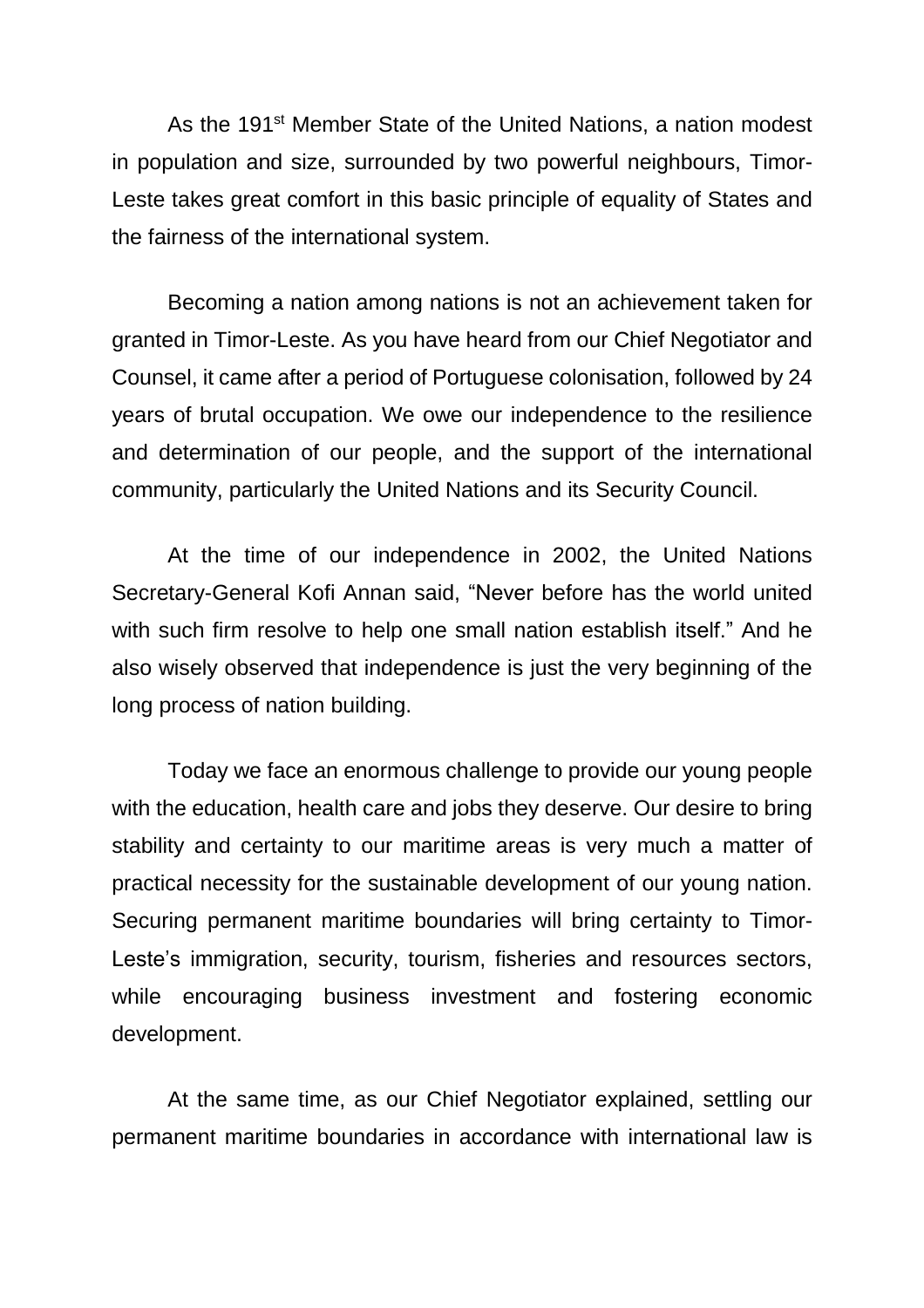the final stage in our struggle for sovereignty. A final mountain to climb in our journey to fulfil our right of self-determination.

And this, Mr. Chairman, brings me to the second basic principle of the international legal order, one that is at the heart of Timor-Leste's position: that sovereign States shall settle their disputes peacefully. In the context of the law of the sea, this settlement is to result in a fair and equitable solution.

The Law of the Sea Convention provides for binding dispute settlement procedures. Australia has blocked Timor-Leste from utilizing these binding procedures to determine the two States' maritime boundaries by its declaration just prior to Timor-Leste's independence. At that time, this move blocked Timor-Leste from pursuing its maritime boundaries with Australia before the International Court of Justice.

Australian Parliamentarians reviewing this decision noted that these actions "may be interpreted as an effort to intimidate and limit the options of neighbouring countries in relation to any future maritime border disputes."

Needless to say, Australia's actions in this regard were highly disappointing to us. They serve as another milestone in what has been, and continues to be, a complex relationship between Timor-Leste and Australia; one that has known both highs and lows. And although our relationship is generally one of friendship and cooperation, its history is marked with dark and challenging moments and various setbacks.

Fortunately for Timor-Leste, the Law of the Sea Convention also provides for compulsory conciliation as a last resort, when compulsory